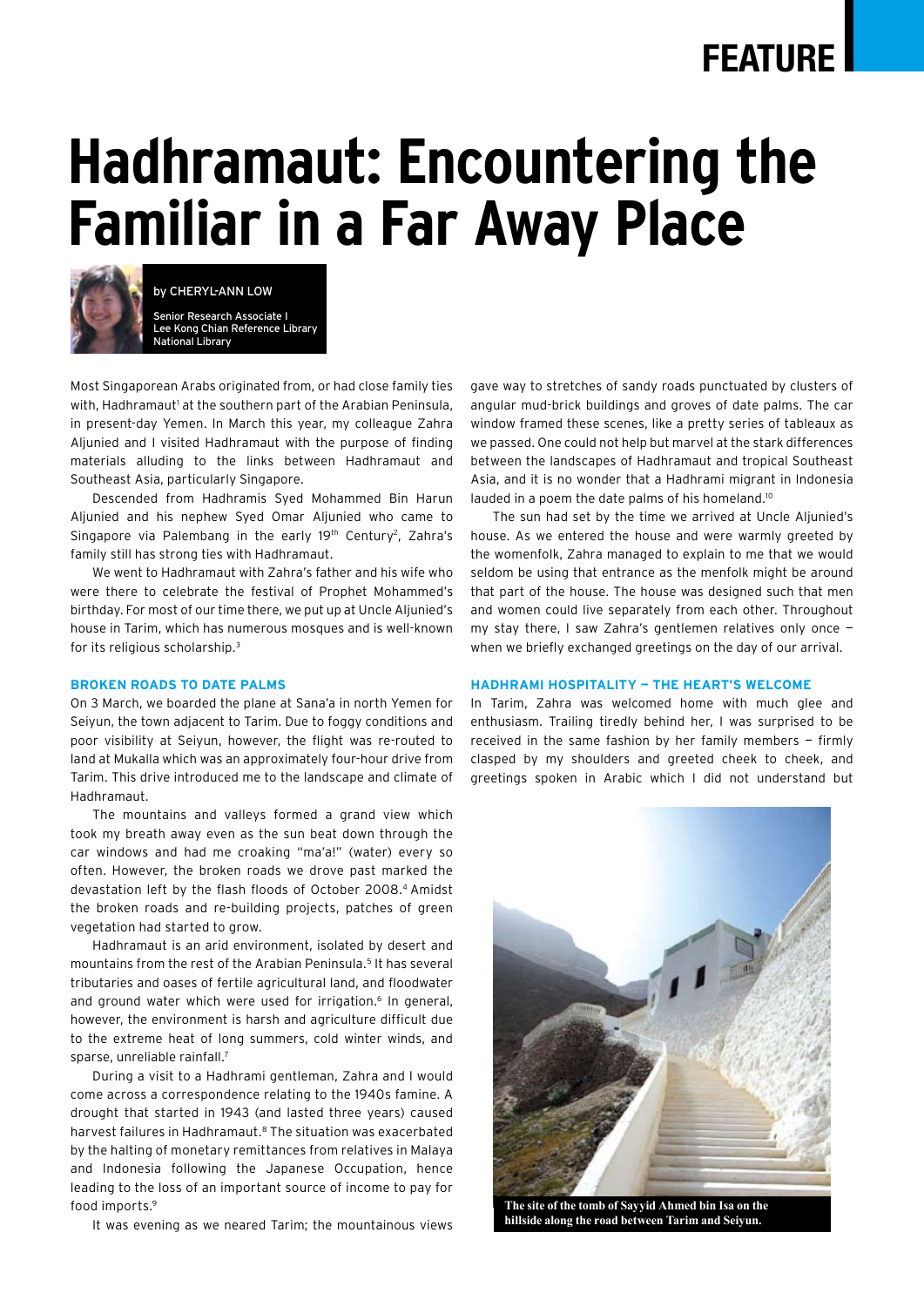recognised the warmth and welcome in the tone. I would soon encounter many more instances of hospitality imbued in the practices of Hadhramaut.

The next day, Zahra's relatives came to visit during lunch. I joined the cheery gathering of women and children. Amidst the smiles and friendly gestures, it was hard not to feel at home despite not understanding the conversations. A strikingly beautiful lady who looked to be in her thirties came and spoke to me in simple English. I learned that she had picked up English from Zahra's annual visits. After warmly welcoming me, she introduced me to her daughters and her grandchild. Girls in Hadhramaut typically marry quite young. When she found out that I did not have any children, she warmly wished for me to have them soon. This wish would be constantly repeated by women I met during my stay in Hadhramaut.

On 5 March, en route from Tarim to Seiyun, we visited the tomb of Ahmed bin Isa, known as al-Muhajir, "the Emigrant", which stood on the hillside next to the road. The *sada* (plural for *sayyid*) trace the advent of their lineage in Hadhramaut to the arrival of Sayyid Ahmad bin Isa in Hadhramaut in the 10<sup>th</sup> century.<sup>11</sup> The *sada* claim descent from Prophet Muhammad through the Prophet's daughter and her husband 'Ali b. Abi Talib.

As we descended the hill via the stairway, we observed a group of merry, laughing girls waving at us through a window of a building at the foot of the hill. They were a family spending a day out and our guide Ahmed Salem Blfakeeh urged us to say hello to them. As the group in the room was composed of ladies and young children, Ahmed waited outside, while we visited the group. A space was made for us to sit down next to the most senior lady in the group. While Zahra conversed with her in Arabic, she cast frequent smiles my way, and the other ladies and children would wander up with shy smiles on their faces. They served us sweet tea in small glasses, cakes and *gilak* seeds. *Gilak* seeds are somewhat similar to sunflower seeds. People there have an amazing way of enjoying these seeds. Popping one or two unshelled seeds between their teeth, they skilfully removed the kernels using only teeth and tongue. They invited me to try, which I did and failed.

Zahra turned to me and told me that the senior lady had enquired if I was married, to which I replied in the affirmative. She then asked if I had children. Informed that I did not, the lady exclaimed (Zahra translated for me): "Oh poor you! Don't you worry, we will pray for you to have children soon!" The family pressingly invited us to stay and lunch with them. As we were due to be in Seiyun, we politely and regretfully declined while thanking them for their hospitality as we took our leave.

The Hadhrami hospitality I experienced went far beyond courtesy and friendliness. A Hadhrami welcomes the guest firmly into his or her house and care. On two occasions when we arrived in the evenings, our hosts invited us to stay the night.

One of these visits was to a family in the coastal town of Shihr, and took place on a Sunday. The daughter of the house was a schoolteacher and spoke some English. She was full of welcome, helping her mother to serve us sweet tea, ginger coffee, orange juice and cakes. She asked questions about our work and where we were from. Beaming broadly, she said that skies had darkened and insisted that we must stay with them for the night, adding that they would like us to stay until at least Wednesday. I learnt that it is customary for Hadhramis to invite guests who were in their houses in the evenings to stay overnight with them.

Another lively visit we had was with a family in Shibam. We sat with the wife of the host, his mother and his daughter in the room upstairs. They served us sweet tea, orange juice, cookies, nuts and melon seeds dyed in various hues. They thought I was from China, and Zahra helped me to explain that while my ancestors were from China, several generations of my family were born in Malacca, while I was born in Singapore. This started comparisons with how Zahra's ancestors were from Tarim and she was also born in Singapore.

Despite the language barrier, we tried to communicate with each other. We talked about how beautiful Shibam was, told them that we also like to eat melon seeds in Singapore, and asked them how they coloured their melon seeds so attractively. The host's daughter was in her early teens, and had a very friendly disposition. We both smiled immediately at each other when we met. At an awkward moment when we ran out of words, I started playing with the colourful melon seed kernels, arranging them into a pattern on the carpeted floor in front of me. The daughter was intrigued and smiled knowingly when she realised what I was trying to represent with the seed kernels — the colourful buildings of Shibam. In response, she arranged her melon seed kernels into a flower and looked at me with a huge grin.

After that, they showed us around their house; we happily scampered up the narrow stairways which opened out to small



**Shibam, a UNESCO World Heritage site.**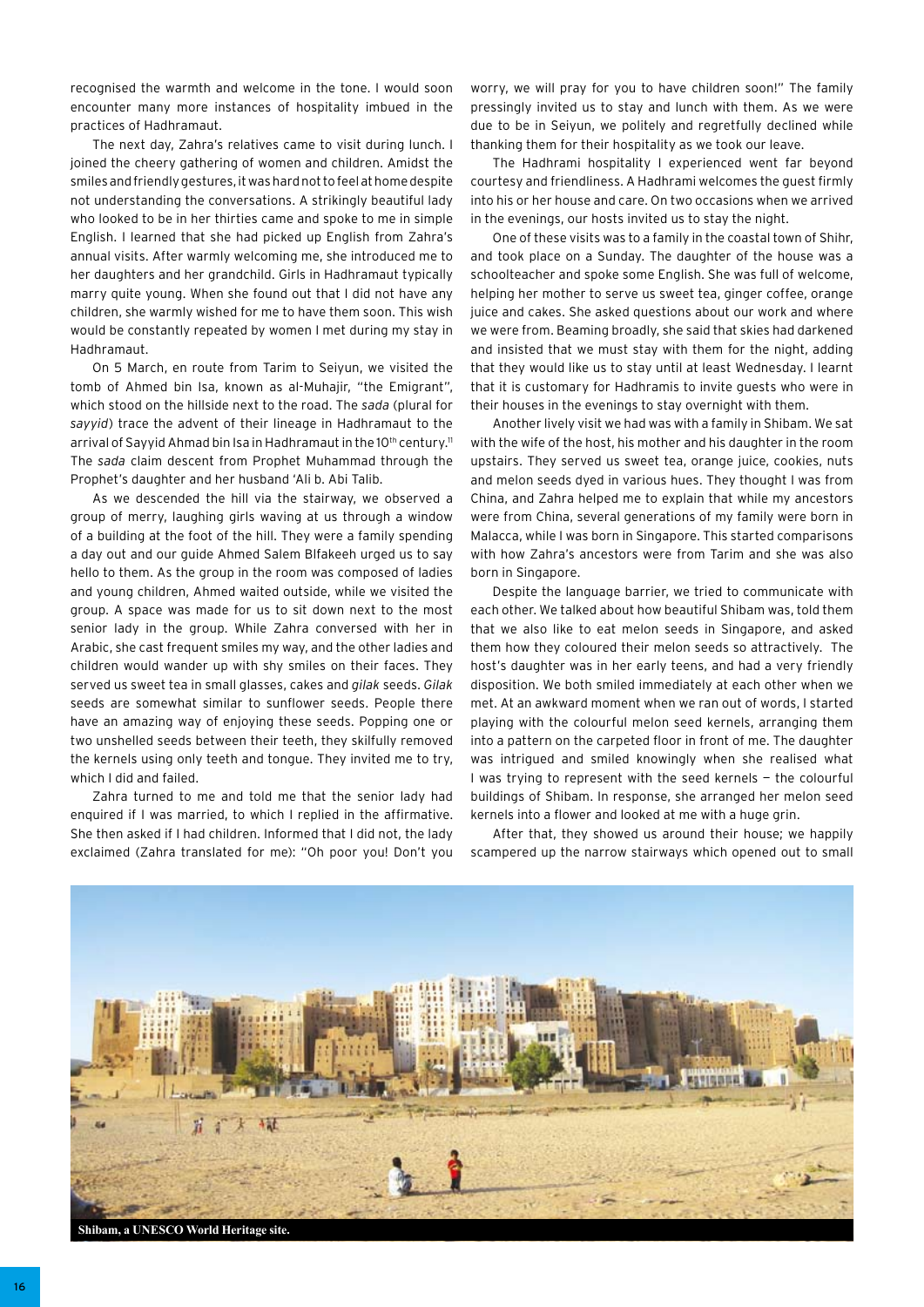rooms, some of which were unoccupied. A UNESCO World Heritage site, Shibam is famous for its towers of tall houses and is also referred to as "the Manhattan of the desert"<sup>12</sup> and "the New York of Hadhramaut".13 The tallest house rises 29.15 metres above its entrance on street level, and the average number of storeys is five.<sup>14</sup> We counted seven storeys in this house, atop of which was a cool, airy rooftop.

#### **Spiced Rice, Sambal Belachan and Sarong**



The food in Hadhramaut was extremely familiar. The Hadhramis who migrated to Southeast Asia and maintained close links with Hadhramaut introduced some of the dishes of the host country to the motherland. Thus, we had rice, sauted vegetables and gravied meats similar to curry, accompanied by *sambal belachan*. Van der Meulen and Von Wissman noted during their travel through Hadhramaut in 1931 that the cooking in Tarim and Seiyun was very much influenced by Singapore and Java.15 They further noted then that Javanese and Chinese were sought after as cooks and housekeepers in Hadhramaut.<sup>16</sup> Just as they observed then the presence of dried or tinned foods imported from Java, I enjoyed *keropok* in Tarim which Zahra informed me was from Indonesia.

Van der Meulen and Von Wissman were served yellowcoloured spiced rice with dishes of mutton and gravy. They deduced that the practice of spicing the rice and meat was introduced from Java and India.17 Like them, I also ate spiced rice. It tasted very much like *nasi briyani* to me.

There was one particularly unforgettable meal with spiced rice. This was a lunch we had at Do'an. We passed a truckload of camels as our car neared the eatery. Being women, Zahra and I were obliged to enter the eatery by a secondary entrance near the kitchen. On our way, our guide urged us to look down into the kitchen where we saw a man cooking a large pot of meat. The food we were served consisted of a platter of saffron-coloured spiced rice, a plate of camel meat and a dish of chilli sauce. Our guide explained that that was the eatery's specialty, and the only food it served. I ate a lot of the rice with copious amounts of chilli sauce, focusing on how much it tasted like *nasi briyani*, and tried hard not to think about the camels and the kitchen outside. I chewed and swallowed some of the meat in great haste.

The food was not all that was familiar to me in Hadhramaut. It was common for men there to don sarongs and shirts. This was the preferred attire of our guide. Our gentle, kindly driver also regularly wore a shirt over a singlet, and a sarong. We were told that the singlet was called *baju panas* in Hadhramaut.

#### **Treading Where Migrants Walked**

On 8 and 9 March, we visited the port cities of Shihr and Mukalla. These are the two main ports from where Hadhramis migrated. Shihr was the main port until Mukalla superseded it in the late 19<sup>th</sup> century.<sup>18</sup> These two ports are significant in the lives of the migrants not only because they were the places of departure. Some Hadhramis spent a year or more working in these cities to earn their onward fare, and those deciding on their migration destinations would talk to sailors and returned emigrants in these ports.19

We were taken on a walking tour of Shihr which included visiting the building which used to house the immigration offices. As we walked past the building, a briny aroma wafted by, bringing to mind images of the sea. Shortly after, some men came trundling by with a wheelbarrow filled with huge fish! The men told us through the guide that it was a fresh catch, and obligingly waited while we took photographs.

We visited Mukalla the next day. I was told it is the centre of Hadhramaut's fishing industry. As I feasted on the delectable fish with rice at a restaurant with Zahra, our host and our guide, I wondered how many Hadhrami migrants, who passed through Shihr and Mukalla, had missed the briny smell of the sea and fresh fish of these ports while in their host countries. By then, I had been away from home for more than a week and was starting to miss our tropical landscape and balmy evenings.

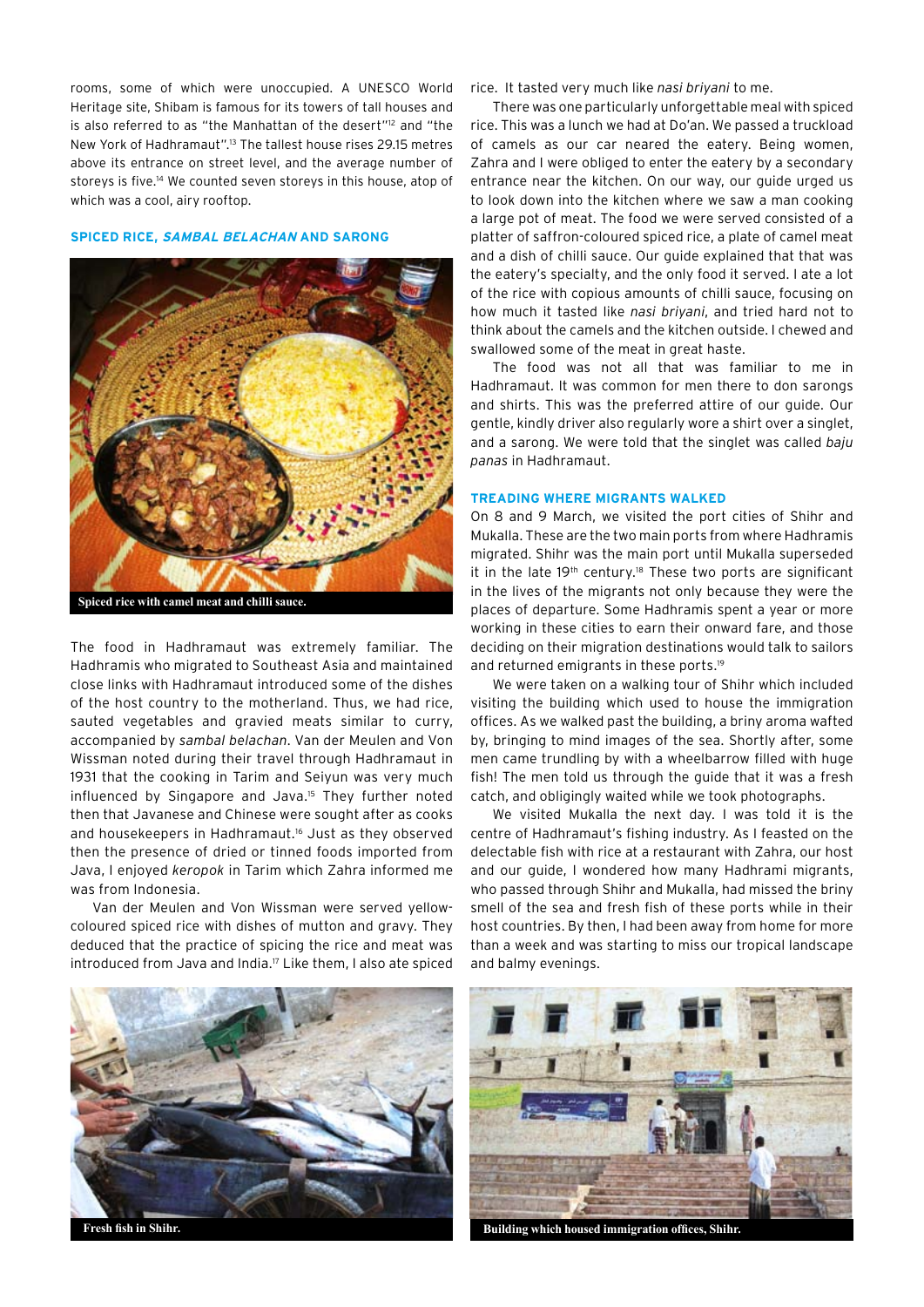#### **Last Day in Hadhramaut**

My last day in Hadhramaut was 12 March. As my flight was in the afternoon, we started the day by visiting a mudbrick factory. Buildings in Hadhramaut are traditionally constructed from mud-bricks and the centuries-old technology of making mud-bricks has remained largely unchanged.20 The mud-bricks are made in large outdoor yards. Soil is wetted and chopped straw is mixed in. The mixture is smoothed into a pre-wetted wooden mould, edges defined with a tool or finger, and the mould removed. The bricks are then sun-dried for about a week before they are ready for use.<sup>21</sup> Although concrete buildings have sprung up in Hadhramaut, mud-brick structures continue to be built.

In the afternoon, I boarded the plane at Seiyun for Sana'a where I would spend two days before catching the homeward international flight back. By then, I had acquired some ability to communicate with kindred spirits who spoke a different language. I helped an over-laden lady carry her bag; she showed me how to get to the front of the crowd to board the plane. Together, we hurried on board and she negotiated for us to sit next to each other. Pointing and gesturing at the in-flight magazine, she recommended that I visit Socotra — a small archipelago of islands south of the Arabian Peninsula — the next time. The illustrations in the magazine showed it was a spectacular place with unique flora.

As the plane soared over the mountainous plateaus and values, I mused that I would have some interesting things to share with friends back home over a meal accompanied by *sambal belachan.*



**Putting mud mixture into the mould.**



**Stacking dried mud-bricks.**

# **ENDNOTES**

- 1. F. Ulrike, "Arab Merchants merchants in Singapore – Attempt of a collective biography" in Hubb d Jonge and Nico Kaptein (eds) *Transcending Borders – Arabs, politics, trade, and Islam in Southeast Asia* (Leiden: KITLV Press, 2002), pp. 113-114.
- 2. C. M. Turnbull, *A History of Singapore 1819- 1988* (New York: Oxford University Press, 1996), p. 14.
- 3. F. Ulrike and W. G. Clarence-Smith, *Hadhrami Traders, Scholars and Statesmen in the Indian Ocean, 1750s-1960s* (Leiden: Brill, 1997), p. 67.
- 4. The Observer, Sunday 26 October<br>2008 Website http://www.guardian.<br>co.uk/world/2008/oct/26/flash-flood-<br>yemen-hadramut (Accessed on 16<br>September 2009); Yemen: Flash Floods<br>in International Federation of Red Cross and Red Crescent Societies Operations Update July 2009, Website http://www. reliefweb.int/rw/RWFiles2009.nsf/ FilesByRWDocUnidFilename/MWAI-

7TP7L4-full\_report.pdf/\$File/full\_report. pdf (Accessed on 16 September 2009).

- 5. L. Boxberger, *On the Edge of Empire Hadhramawt, Emigration and the Indian Ocean 1880s – 1930s* (New York: State University of New York Press, 2002) p. 1.
- 6. Ibid., p. 13.
- 7. Ibid., p. 40.
- 8. R. J. Gavin, *Aden under British Rule 1839-1967* (London, C. Hurst & Co. 1979), p. 310; Camille Allaz, (translated by John Skilbeck), *History of Air Cargo and Air Mail: from the 18th Century*  (London: Christopher Folye Publishing in association with The International Air Cargo Association, 2004) p. 166.
- 9. Boxberger, *On the Edge of Empire*, p. 40.
- 10. Ibid., p. 44.
- 11. Ibid., p. 19.
- 12. Old Walled City of Shibam from UNESCO World Heritage Website http://whc. unesco.org/en/list/192 (Accessed on 9 October 2009).
- 13. Pamela Jermome, Giacomo Chiari, Caterina Borelli (1999). The Architecture of Mud: Construction and Repair<br>Technology in the Hadhramaut Region of<br>Yemen. *APT Bulletin*, Vol. 30, No. 2/3, pp.<br>39-48. Retrieved October 11, 2009, from JSTOR.
- 14. Ronald Lewcock, *Wadi Hadramawt and the walled city of Shibam* (Paris: UNESCO, 1986), p. 71.
- 15. D. Van Der Meulen and H. Von Wissmann, *Hadhramaut Some of its Mysteries Unveiled* (Leyden, E.J Brill Ltd, 1932) p. 137.
- 16. Ibid., p. 95.
- 17. Ibid. pp. 79-81.
- 18. Boxberger, *On the Edge of Empire*, p. 14. 19. ibid., p. 42.
- 
- 20. Jerome et. al, The Architecture of Mud, p. 41. 21. Ibid., p. 41-42.

- **REFERENCES**
	- 1. Allaz, Camille (translated by John Skilbeck) (2004). *History of air cargo and air mail: From the 18th century.*  London: Christopher Folye Publishing in association with The International Air Cargo Association Call no.: R387.744ALL
	- 2. Boxberger, L. (2002). *On the edge of empire – Hadhramawt, emigration and the Indian Ocean 1880s – 1930s.* New York: State University of New York Press. Call no.: R953.3Box
	- 3. Gavin, R. J. (1979). *Aden under British rule 1839-1967.* London, C. Hurst & Co. Call no.: R953.35 GAV
	- 4. Jermome, P., Chiari G., Borelli, C. (1999). The Architecture of mud: Construction and repair technology in the Hadhramaut

region of Yemen. *APT Bulletin,* Vol. 30, No. 2/3, pp. 39-48. Retrieved October 11, 2009, from JSTOR.

- 5. Lewcock, R. (1986). *Wadi Hadramawt and the walled city of Shibam.* Paris: UNESCO. Call no.: R 953.35 LEW
- 6. Turnbull, C. M. (1996). *A history of Singapore 1819-1988*. New York: Oxford University Press. Call no.: RSING 959.57 TUR -[HIS]
- Ulrike, F. (2002). Arab merchants in Singapore: Attempt of a collective biography. In Hubb de Jonge and Nico Kaptein (Eds.), *Transcending borders – Arabs, politics, trade, and Islam in Southeast Asia* (pp. 109 – 142). Leiden: KITLV Press. Call no.: RSING 305.8927059 TRA
- 8. International Federation of Red Cross and Red Crescent Societies Operations Update July 2009 Website. Retrieved on September 16, 2009 from http:// www.reliefweb.int/rw/RWFiles2009. nsf/FilesByRWDocUnidFilename/MWAI-7TP7L4-full\_report.pdf/\$File/full\_report. pdf
- 9. Old Walled City of Shibam from UNESCO World Heritage Website. Retrieved on September 16, 2009 from http://whc. unesco.org/en/list/192
- 58 die in flash floods. (2008, October 26). *The Observer.* Retrieved on September 16, 2009 from http://www.guardian.co.uk/ world/2008/oct/26/flash-flood-yemenhadramut